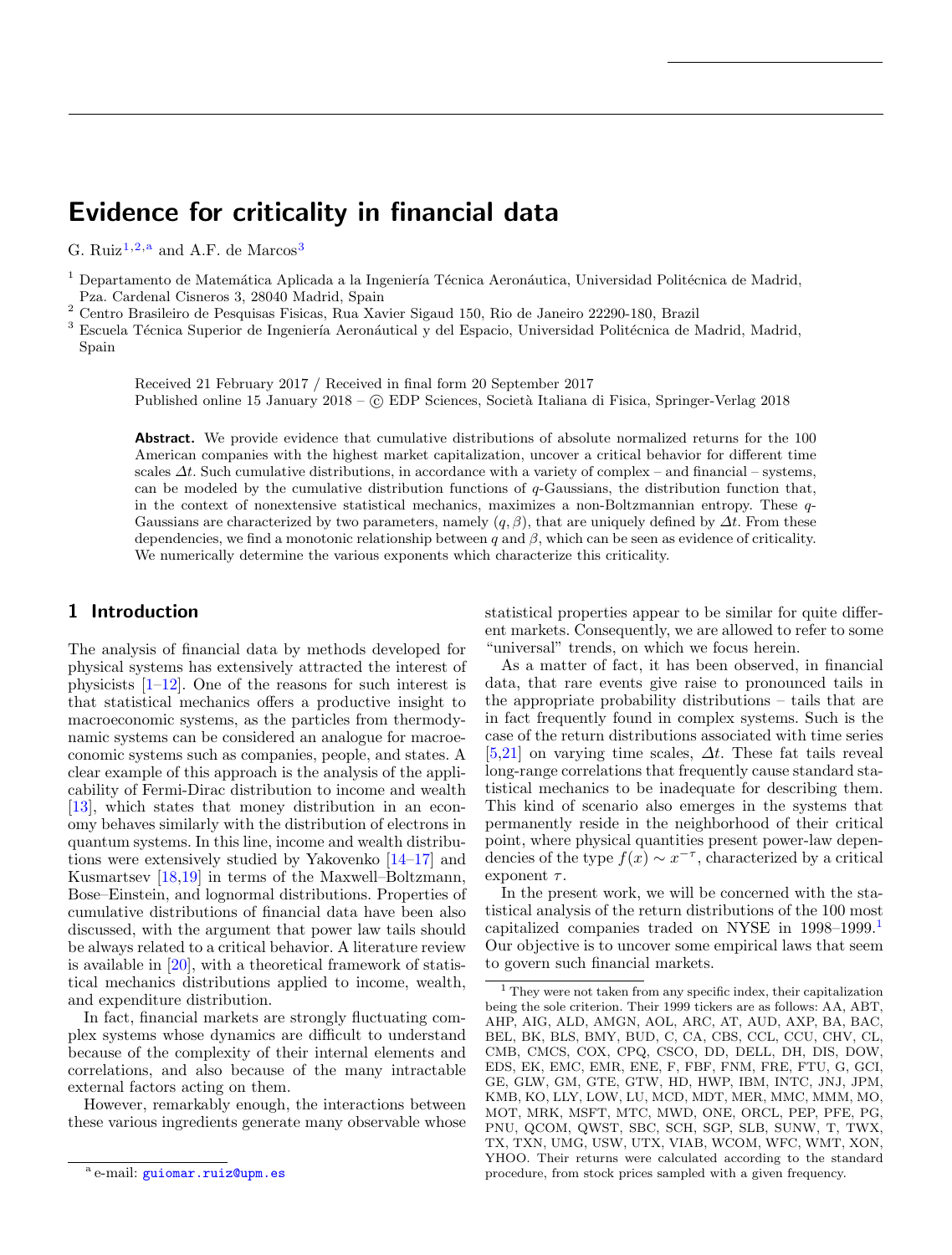Following along the lines of reference [\[22\]](#page-4-4), we will apply the so called nonextensive statistical mechanical analysis [\[23,](#page-4-5)[24\]](#page-4-6) to the empirical distribution data of the mentioned normalized returns. The characteristic generalized distribution functions of nonextensive statistics ubiquitously emerge in complex systems, and very especially as economical and financial stylized features, including price returns and volume distributions, interoccurrence times, characterization of wealth distributions and associated inequalities among others [\[25](#page-4-7)[,26\]](#page-4-8). Remarkably, time series of prizes, conveniently replaced by their corresponding returns, have in fact demonstrated to be robustly explained by the nonextensive statistics [\[22,](#page-4-4)[26–](#page-4-8)[28\]](#page-4-9).

The paper is organized as follows. In Section [2](#page-1-0) we briefly review the essential concepts and tools of nonextensive statistics to be used. In Section [3](#page-1-1) we show the procedure to calculate the generalized cumulative and non cumulative distributions of the returns of the referred financial market, and their criticality due to the fact that – in analogy to critical phenomena – for each value of the sampling time there exists just one value of the generalized temperature. Our main conclusions are drawn in Section [4.](#page-3-7)

# <span id="page-1-0"></span>2 Nonextensive statistics and complex systems

Nonextensive statistical mechanics [\[23](#page-4-5)[,24\]](#page-4-6), a current generalization of the Boltzmann–Gibbs (BG) statistical mechanics when its associated entropy  $S_{BG}$  does not obey the standard asymptotic behavior  $S_{BG}(N) \sim N$  for  $N \to \infty$  (N being the number of elements), occurs to be useful in the description of complex financial systems [\[27,](#page-4-10)[29](#page-4-11)[–33\]](#page-4-12).

The theory has been developed around the concept of nonadditive entropy, which is maximized, with the appropriate constraints  $[34]$ , by the family of the q-Gaussian distributions

<span id="page-1-2"></span>
$$
G_q(x) = A(q, \beta_q) \exp_q[-\beta_q(x - \mu_q)^2],
$$
 (1)

where q is a characteristic index,  $\beta_q$  is a sort of inverse temperature [\[35\]](#page-4-14),  $\mu_q$  is the escort averaged first moment [\[36\]](#page-4-15),  $A(q, \beta)$  is a normalization factor, and the function

$$
\exp_q(x) \equiv [1 + (1 - q)x]_+^{1/(1-q)},\tag{2}
$$

with  $[x]_+ = x$  if  $x > 0$  and  $[x]_+ = 0$  otherwise, is a generalization of the exponential function – the  $q \to 1$  limit makes  $\exp_q(x) \to \exp(x)$ . The normalization factor in equation  $(1)$  reads  $[37]$ , for the values of q we are now involved  $(1 < q < 3)$ :

<span id="page-1-3"></span>
$$
A(q, \beta_q) = \sqrt{\frac{q-1}{\pi} \beta_q} \frac{\Gamma\left[\frac{1}{q-1}\right]}{\Gamma\left[\frac{3-q}{2(q-1)}\right]}.
$$
 (3)

The  $q$ -Gaussian distribution  $(1)$  generalizes the Gaussian distribution in a similar way as nonadditive entropy generalizes  $S_{BG}$  [\[23\]](#page-4-5).

In fact, the  $q \to 1$  limit makes equations  $(1)$ – $(3)$ to recover the Gaussian distribution, i.e.  $G_1(x) =$  $1/(\sigma_1\sqrt{2\pi}) \exp[(x-\mu_1)^2/(2\sigma_1^2)]$ . A generalization of the Central Limit Theorem, where the q-Gaussian distributions themselves become their attractors, has already been formulated [\[38](#page-4-17)[–40\]](#page-4-18).

#### <span id="page-1-1"></span>3 Criticality and absolute normalized returns

The absolute normalized returns are conventionally defined in the following manner. For the time series  $W(t)$ that represent the prizes – or the market index value – at time t, the returns over a sample interval  $\Delta t$ ,  $R_{\Delta t}(t)$ , are defined as

$$
R_{\Delta t}(t) \equiv \ln W(t + \Delta t) - \ln W(t)
$$
  
\n
$$
\simeq \frac{W(t + \Delta t) - W(t)}{W(t)},
$$
\n(4)

where the approximation holds for small variations of W(t). By centering and normalizing  $R_{\Delta t}(t)$ , to have unit variance, the normalized returns are obtained:

$$
r_{\Delta t}(t) \equiv [R_{\Delta t}(t) - \langle R_{\Delta t}(t) \rangle_T]/v_{\Delta t}, \tag{5}
$$

where  $\langle \cdots \rangle_T$  denotes a time average, and volatility  $v_{\Delta t}$  is the standard deviation of the returns over the period T.

In the spirit of Figure 61 in reference [\[22\]](#page-4-4), we are interested in studying the cumulative distribution functions (CDF) of the absolute normalized returns, for different time scales  $\Delta t$ , of the 100 American companies with the highest market capitalization. In other words, we analyze the probability for an absolute return to be larger than a threshold x, i.e.  $CDF(x) \equiv P(|r_{\Delta t}| > x)$ . The negative and positive wings of empirical distributions are supposed to present negligible quantitative discrepancies and, consequently, we focus on the analysis of absolute returns.

The asymptotic behavior of such normalized returns has been observed to follow an asymptotical power-law-like dependence of the type  $CDF(x) \sim 1/x^{\alpha}$  ( $\alpha > 0$ ). This is but one of the arguments that make q-Gaussian distributions attractive to describe them; indeed  $q$ -Gaussians asymptotically develop a power-law form  $G_q(x) \sim x^{2/1-q}$ for  $(x \gg 1)$ .

First, we analytically obtain the CDF of a  $q$ -Gaussian probability distribution function (pdf), with  $\mu = 0$  and re-normalized temperature  $\beta^{-1}$ , as

<span id="page-1-5"></span><span id="page-1-4"></span>
$$
P(|r_{\Delta t}| > x) = 1 - 2A(q, \beta) x \, {}_{2}F_{1}(\alpha, \delta; \gamma, \tau), \quad (6)
$$

where  $\alpha = 1/2, \delta = 1/(q-1), \gamma = 3/2, \tau = \beta (1-q) x^2$ and where  ${}_2F_1(\alpha,\delta;\gamma,\tau)$  is the hypergeometric function. Equation  $(6)$  provides a q-dependent asymptotical  $(x \gg 1)$  behavior of the type  $\sim x^{(q-3)/(q-1)}$ , that fits the  $\alpha$ -dependent asymptotical behavior of absolute normalized returns, and provides the  $q$ -Gaussian index through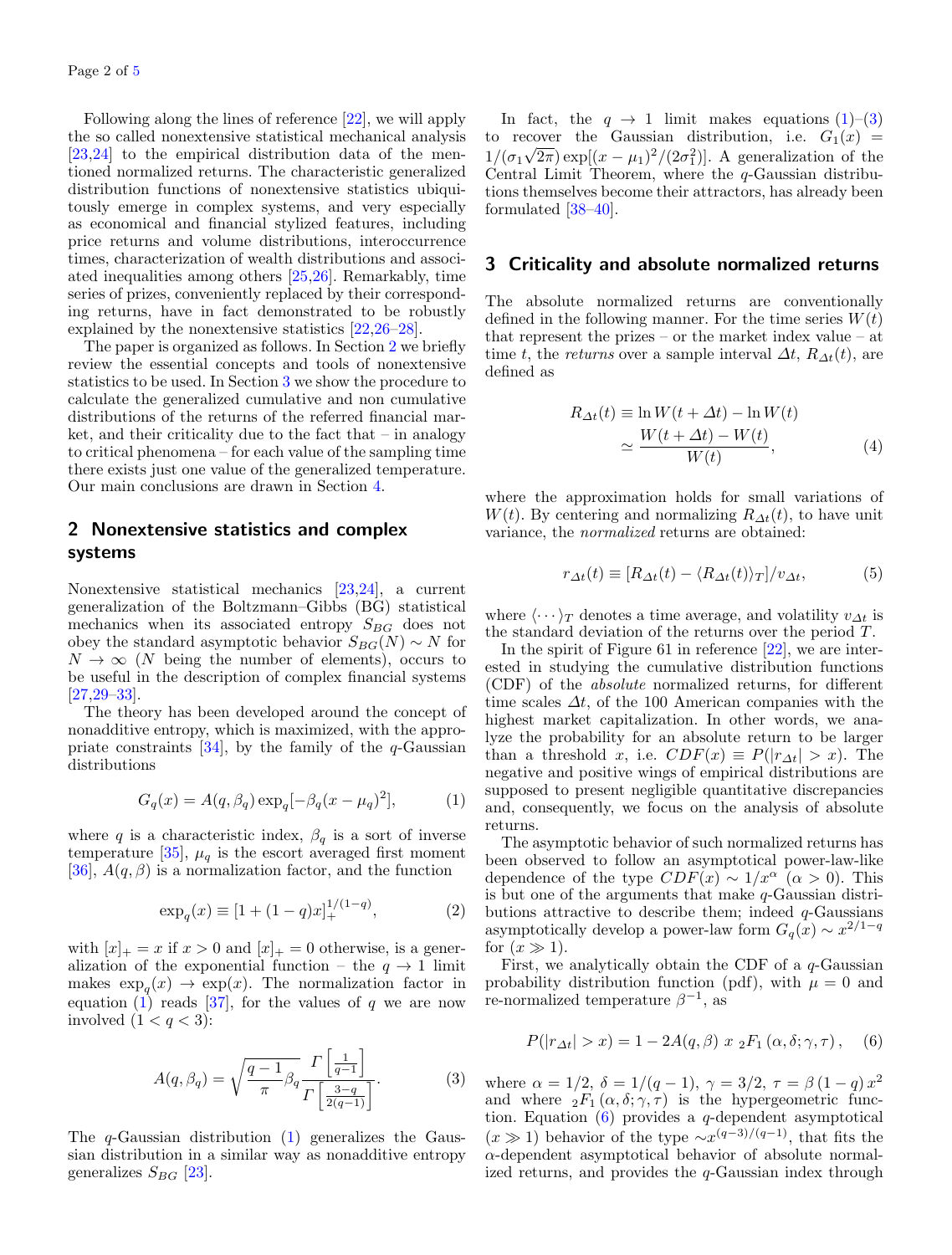<span id="page-2-0"></span>Table 1. Time scales of absolute normalized returns, and the  $(q, \beta)$  values of their respective estimated CDFs. The q index is obtained by a least square fitting of the tail distribution. The  $\beta$  index is obtained by fitting the whole CDF.

| $\Delta t$ | $\boldsymbol{q}$ |          |
|------------|------------------|----------|
| 4          | 1.53             | 1.78     |
| 8          | 1.526            | 1.67     |
| 16         | 1.48             | $1.52\,$ |
| 30         | 1.46             | 1.42     |
| 60         | 1.45             | $1.33\,$ |
| 120        | 1.42             | 1.25     |
| 240        | 1.39             | 1.14     |
| 390        | 1.365            | $1.10\,$ |
| 780        | 1.35             | $1.03\,$ |



<span id="page-2-1"></span>Fig. 1. Cumulative distributions of absolute normalized returns that correspond to different time scales  $\Delta t$  for the 100 American companies with the highest market capitalization (points), and the fitted cumulative  $q$ -Gaussian distributions (lines). In order to better visualize the results, each  $q$ -Gaussian CDF and the respective experimental data have been multiplied by a positive factor,  $c \neq 1$ .

the relation:

$$
q = \frac{3+\alpha}{1+\alpha}.\tag{7}
$$

Even in the case that empirical data of a particular time scale did not attain the asymptotical behavior yet, we observe that cumulative distributions are also properly fitted by the CDF of a  $q$ -Gaussian pdf  $(6)$ . We obtain the value of  $\beta$  associated to the index q that corresponds to each time scale  $\Delta t$ , by a least squares fitting technique. Our q versus  $\Delta t$  results (see Tab. [1\)](#page-2-0), are in a quite satisfactory agreement with reference [\[22\]](#page-4-19).

The fitted CDFs are represented, for all time scales, in Figure [1,](#page-2-1) together with the experimental data provided in reference [\[22\]](#page-4-19). The convergence of the CDF exhibits that, as  $\Delta t$  increases, the value of q decreases. Hypothetical final convergence to a Gaussian  $(q \rightarrow 1)$  appears to be abrupt (see Fig.  $2$ ).

Figures [3](#page-2-3) and [4](#page-2-4) exhibit the good agreement with the  $q$ -Gaussian pdfs that lead to equation  $(6)$ , with respect to the derivatives of the experimental cumulative distributions.



<span id="page-2-2"></span>Fig. 2. Dependence, versus temporal scale  $\Delta t$ , of nonextensive index  $q$ , for the estimated  $q$ -Gaussian pdfs of normalized absolute returns. Inset: log–log representation shows a power-law dependence of the type  $q - 1 \propto \Delta t^{-\tau}$ , with  $\tau = 0.081 \pm 0.004$ .



<span id="page-2-3"></span>Fig. 3. Log–log representation of the probability density distributions of absolute normalized returns for different time scales  $\Delta t$ . Points have been obtained by numerical derivation of cumulative values. Lines represent the  $q$ -Gaussian pdfs that lead to the fitted CDFs in Figure [1.](#page-2-1) In order to better visualize the results, each q-Gaussian and the respective numerically estimated values, are multiplied by a positive factor  $c \neq 1$ .



<span id="page-2-4"></span>Fig. 4. Log-linear representation of the probability density distribution of absolute normalized returns, for time scale  $\Delta t = 4$ . Points have been obtained by numerical derivation of cumulative values. Line represents the q-Gaussian pdf that leads to the corresponding CDF in Figure [1,](#page-2-1) i.e.  $q = 1.53$  and  $\beta = 1.78$ . The error bars are generated by the diversity of numerical methods to obtain the derivatives (points) of the cumulative distribution values (forward, backward and central differences).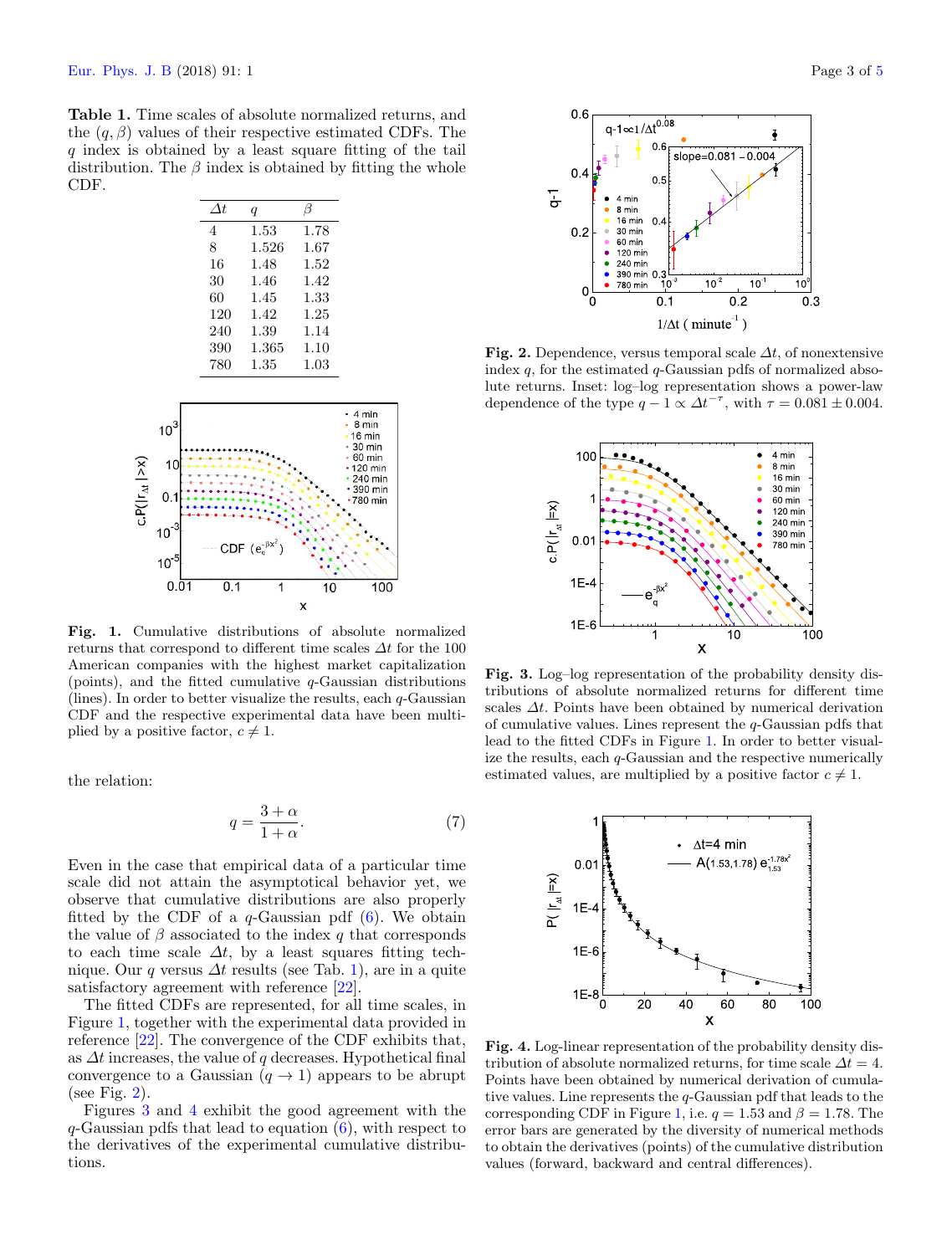

<span id="page-3-9"></span>Fig. 5. Log–log representation of the re-normalized inverse temperature  $\beta$  versus temporal scale  $\Delta t$ , for the estimated q-Gaussian pdfs of normalized absolute returns. A power-law dependence of the type  $\beta^{-1} \propto \Delta t^{-\gamma}$  is observed, with  $\gamma =$  $0.106 \pm 0.002$ .



<span id="page-3-10"></span>Fig. 6. Log–log representation of the re-normalized inverse temperature  $\beta$  versus  $q-1$ , for the estimated q-Gaussian pdfs of normalized absolute returns. A power-law dependence of the type  $\beta^{-1} \propto (q-1)^{-\delta}$  is observed, with  $\delta = 1.29 \pm 0.07$ .

We have also observed that simple relations exist between the quantities  $(q, \beta)$  involved for each time scale  $\Delta t$ . A power-law dependence is observed for both q and  $\beta$  as a function of time scale  $\Delta t$ , the exponents being  $\tau = 0.081 \pm 0.004$  (Fig. [2\)](#page-2-2) and  $\gamma = 0.106 \pm 0.002$  (Fig. [5\)](#page-3-9). Figure [6](#page-3-10) shows in fact that the re-normalized temperature  $\beta^{-1}$  is not a free value, but it also exhibits a powerlaw dependence versus q, mainly  $\beta^{-1} = (q-1)^{-\delta}$ , with  $\delta = 1.29 \pm 0.07$ .

### <span id="page-3-7"></span>4 Conclusions

Our results show that  $q$ -statistics describes complex behaviour that emerges in the analysis of the present particular financial data. Similar results have been previously obtained in references [\[22,](#page-4-19)[27](#page-4-20)[,30\]](#page-4-21). But, undoubtedly, the novelty of the present results is that we have also exhibited that both parameters  $(q, \beta)$  of the nonextensive scenario are specific values that are fixed by  $\Delta t$ . Such behavior is analogous to the behavior of a variety of other systems that are properly described by q-statistics, for example scale-free d-dimensional geographically-located networks [\[41\]](#page-4-22), quark-gluon soup in high-energy particle collisions [\[42\]](#page-4-23), LHC/CERN and RHIC/Brookhaven experiments [\[43\]](#page-4-24) and anomalous diffusion in confined granular media [\[44\]](#page-4-25). Another simple and paradigmatic example is the logistic map where, as a reminiscence of this type of behavior, the q-generalized Lyapunov exponent depends on the value of  $q$  that characterizes the sensitivity to initial conditions at the edge of chaos [\[45,](#page-4-26)[46\]](#page-4-27). This frequent feature comes from the fact that q-statistics typically emerges at critical-like regimes and appears to be deeply related to an hierarchical occupation of phase space.

We are grateful to professors J. Kwapień and S. Drożdż for sharing with us their empirical cumulative distribution data. One of us (G.R.) is grateful to professor C. Tsallis for is fruitful suggestions. One of us (G.R.) also acknowledges the warm hospitality at the CBPF (Brazil) and the partial financial support by the John Templeton Foundation (USA).

## Author contribution statement

All the authors were involved in the preparation of the manuscript. All the authors have read and approved the final manuscript.

## <span id="page-3-11"></span><span id="page-3-8"></span><span id="page-3-6"></span><span id="page-3-0"></span>**References**

- 1. R.N. Mantegna, H.E. Stanley, An introduction to econophysics: correlations and complexity in finance (Cambridge University Press, Cambridge, 2000)
- 2. H. Takayasu, Empirical science of financial fluctuations: the advent of econophysics (Springer, Berlin, 2002)
- 3. A. Bunde, H.J. Schellnhuber, J. Kropp, The science of disasters: climate disruptions, hearth attacks and market crashes (Springer, Berlin, 2002)
- <span id="page-3-5"></span>4. L. Bachelier, Ann. Sci. École Norm. Suppl. **3**, 21 (1900)
- 5. B.B. Mandelbrot, J. Bus. 36, 294 (1962)
- 6. A. Pagan, J. Empir. Finance 3, 15 (1996)
- 7. X. Gabaix, P. Gopikrishnan, V. Plerou, H.E. Stanley, Nature 423, 267 (2003)
- 8. P. Gopikrishnan, M. Meyer, L.A.N. Amaral, H.E. Stanley, Eur. Phys. J. B 3, 138 (1998)
- 9. P. Gopikrishnan, V. Plerou, L.A.N. Amaral, M. Meyer, H.E. Stanley, Phys. Rev. E 60, 5305 (1999)
- 10. M. Denys, T. Gubiec, M. Jagielski, R. Kutner, H.E. Stanley, Phys. Rev. E 94, 042305 (2016)
- <span id="page-3-1"></span>11. P. Oświecimka, J. Kwapień, S. Drożoż, Physica A 347, 626 (2005)
- <span id="page-3-3"></span><span id="page-3-2"></span>12. J. Kwapień, P. Oświecimka, S. Drożoż, Physica A 350, 466 (2005)
- 13. E. Oltean, F.V. Kusmartsev, H.I.J.E.N.E. 5, 221 (2012)
- 14. A. Dragulesku, V.M. Yakovenko, Statistical mechanics of money, income, and wealth: a short survey, [http://www2.physics.umd.edu/ yakovenk/econophysics/](http://www2.physics.umd.edu/~yakovenk/econophysics/)
- 15. A. Dragulescu, V.M. Yakovenko, Eur. Phys. J. B 17, 723 (2000)
- <span id="page-3-4"></span>16. A. Dragulescu, V.M. Yakovenko, Eur. Phys. J. B 20, 585 (2001)
- 17. A.C. Silva, V.M. Yakovenko, Europhys. Lett. 69, 304 (2005)